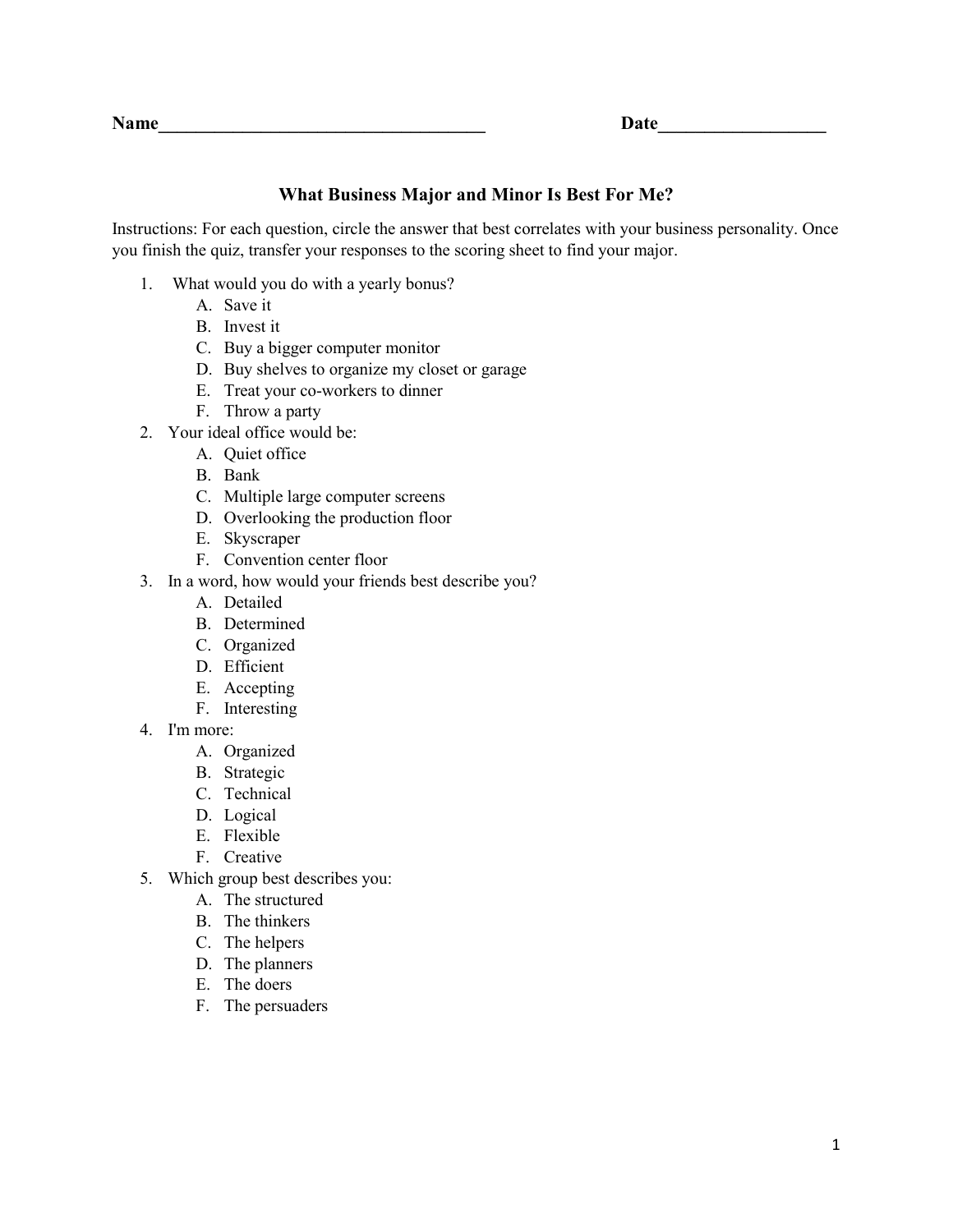- 6. Do you want to supervise others?
	- A. No
	- B. Yes, and their money
	- C. Yes, along with their systems
	- D. Yes, along with production
	- E. Yes, definitely
	- F. No, but influence them
- 7. What is your preferred work setting?
	- A. Mostly alone
	- B. With a small team
	- C. Alone but assisting others
	- D. With a global team
	- E. With a large team
	- F. Alone, but influencing others
- 8. Zombie apocalypse? What's your survival plan?
	- A. Determine precisely how much money and assets I have to trade for food
	- B. Determine how long I can sustain a small farm
	- C. Tap into a warehouse system for supplies
	- D. Take inventory and look for trading partners
	- E. Develop a schedule and keep my team motivated to survive
	- F. Find someone in my network and recruit their ammo and a truck
- 9. I'm driven by:
	- A. Task completion
	- B. Instructions and guidelines
	- C. Results
	- D. On-time delivery
	- E. Concern for the feelings of others
	- F. Sales
- 10. I prefer to solve problems:
	- A. Using math
	- B. Using equations
	- C. Using models
	- D. Using systems
	- E. Not using math
	- F. Using video or graphics
- 11. How do you react to frequently changing situations?
	- A. By re-calculating the numbers to see if there is a better outcome
	- B. By re-examining the data to find a better future outcome
	- C. By re-working the program to get a better outcome
	- D. By re-organizing the external members and their tasks to get a better outcome
	- E. By re-evaluating the team dynamics to get a better outcome
	- F. By re-designing the message to get a better outcome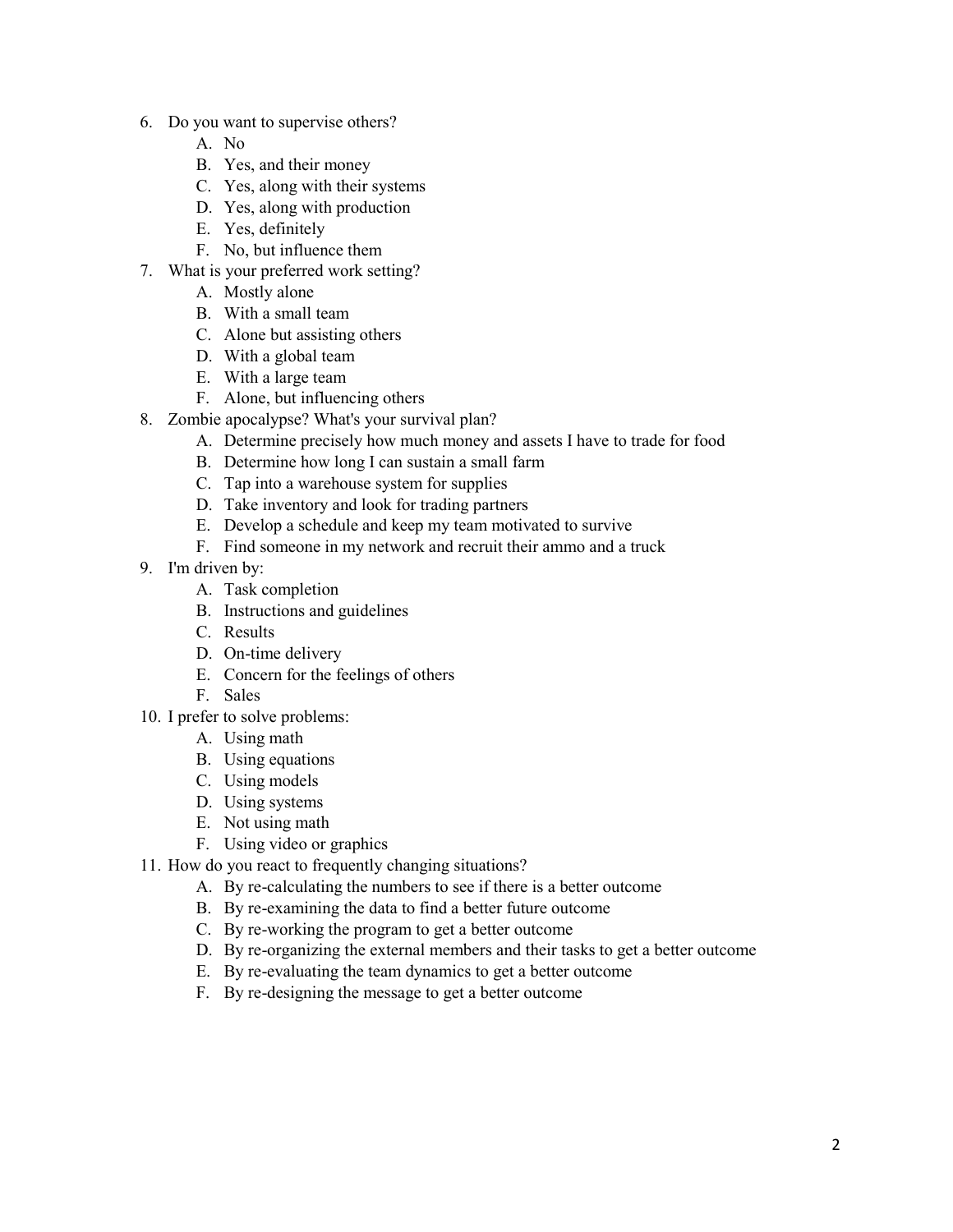- 12. Thinking of my greatest accomplishment, I was satisfied because:
	- A. I could make my own decisions
	- B. My efforts made money
	- C. My efforts helped someone
	- D. I achieved my end goal on time
	- E. My efforts helped a team
	- F. I was rewarded with prizes, gifts, or money for my efforts
- 13. When it comes to rules, I prefer to:
	- A. Follow them to the letter
	- B. Follow them with a little deviation
	- C. Re-write them to fit the code
	- D. Follow them carefully unless efficient routing prevails
	- E. Make sure my team is following them
	- F. Find innovative and creative ways around them
- 14. I solve problems by:
	- A. Running the numbers again
	- B. Carefully analyzing all the data
	- C. Troubleshooting different possibilities
	- D. Relying on input from all internal and external parts of the system
	- E. Gathering my team to discuss the situation
	- F. Looking for creative solutions
- 15. When it comes to working with clients, I prefer:
	- A. Communication through my work
	- B. Communication through my results
	- C. Communication through electronic format
	- D. Communication through time zones and routings
	- E. Communication through face-to-face interaction
	- F. Communication through social media
- 16. I'm the best working with:
	- A. Numbers
	- B. Equations
	- C. Technology
	- D. Models
	- E. People
	- F. Creative ideas
- 17. I want to learn most about:
	- A. Debit and credit
	- B. Investments and the economy
	- C. Building and installing useful software
	- D. Getting products to customers on time
	- E. Developing and building an effective team
	- F. Market trends and consumer behavior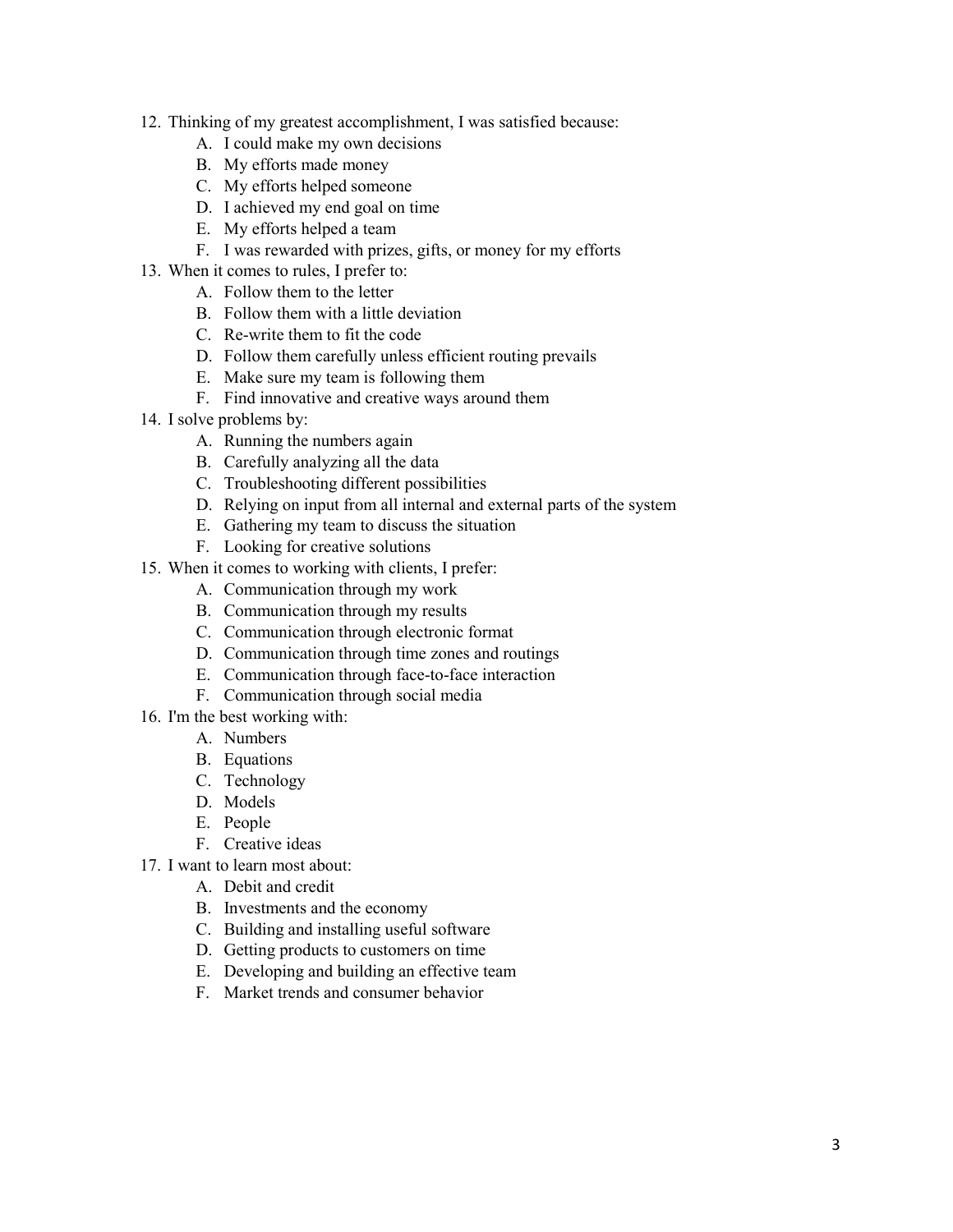- 18. What is your best work environment?
	- A. Consistent but with some extreme deadlines
	- B. Consistency with scheduled tasks
	- C. With computers, hardware and software and a task
	- D. Multitasking and managing deadlines
	- E. Fast-paced but with some trends and patterns
	- F. Fast-paced where every day is different
- 19. I'm happiest when:
	- A. I can account for all the money
	- B. I can grow portfolios
	- C. I can use technology
	- D. I can take charge and make something happen
	- E. I can help others succeed
	- F. I can create excitement in something new
- 20. What are some of your hobbies?
	- A. Don't have many hobbies
	- B. Playing games
	- C. Learning and solving video games
	- D. Traveling and exploring
	- E. Reading and writing
	- F. Arts and design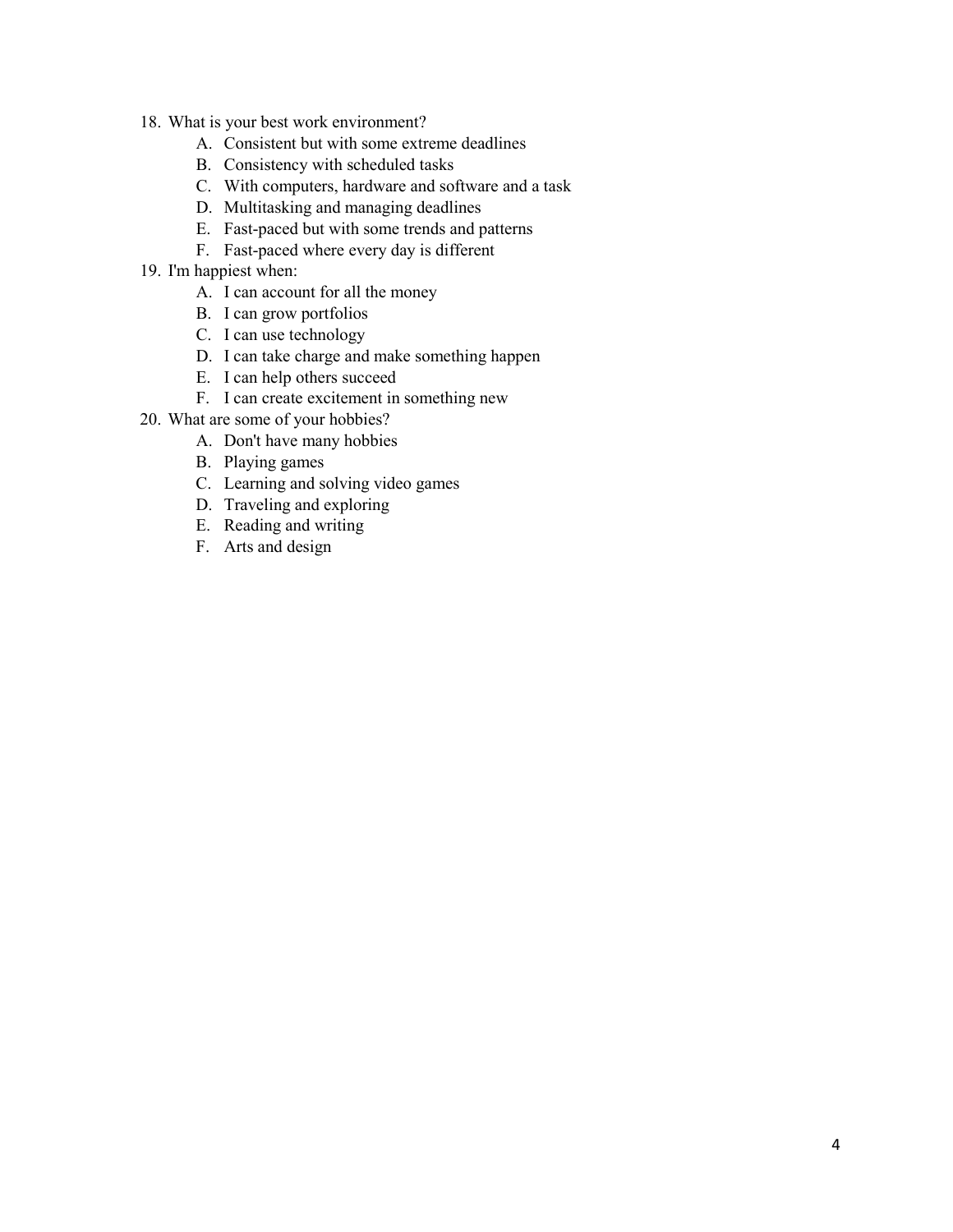| <b>Scoring Sheet</b>           |              |              |             |             |           |           |
|--------------------------------|--------------|--------------|-------------|-------------|-----------|-----------|
| <b>Your Responses</b>          |              |              |             |             |           |           |
| Question                       | $\mathbf{A}$ | $\, {\bf B}$ | $\mathbf C$ | $\mathbf D$ | ${\bf E}$ | ${\bf F}$ |
|                                |              |              |             |             |           |           |
| $\overline{2}$                 |              |              |             |             |           |           |
| $\overline{3}$                 |              |              |             |             |           |           |
| $\overline{4}$                 |              |              |             |             |           |           |
| 5                              |              |              |             |             |           |           |
| 6                              |              |              |             |             |           |           |
| $\overline{7}$                 |              |              |             |             |           |           |
| 8                              |              |              |             |             |           |           |
| 9                              |              |              |             |             |           |           |
| 10                             |              |              |             |             |           |           |
| 11                             |              |              |             |             |           |           |
| 12                             |              |              |             |             |           |           |
| 13                             |              |              |             |             |           |           |
| 14                             |              |              |             |             |           |           |
| 15                             |              |              |             |             |           |           |
| 16                             |              |              |             |             |           |           |
| 17                             |              |              |             |             |           |           |
| 18                             |              |              |             |             |           |           |
| 19                             |              |              |             |             |           |           |
| 20                             |              |              |             |             |           |           |
| <b>Total of each</b><br>column |              |              |             |             |           |           |

**I** have the most responses in Column \_\_\_\_\_\_\_\_\_\_\_\_\_\_\_.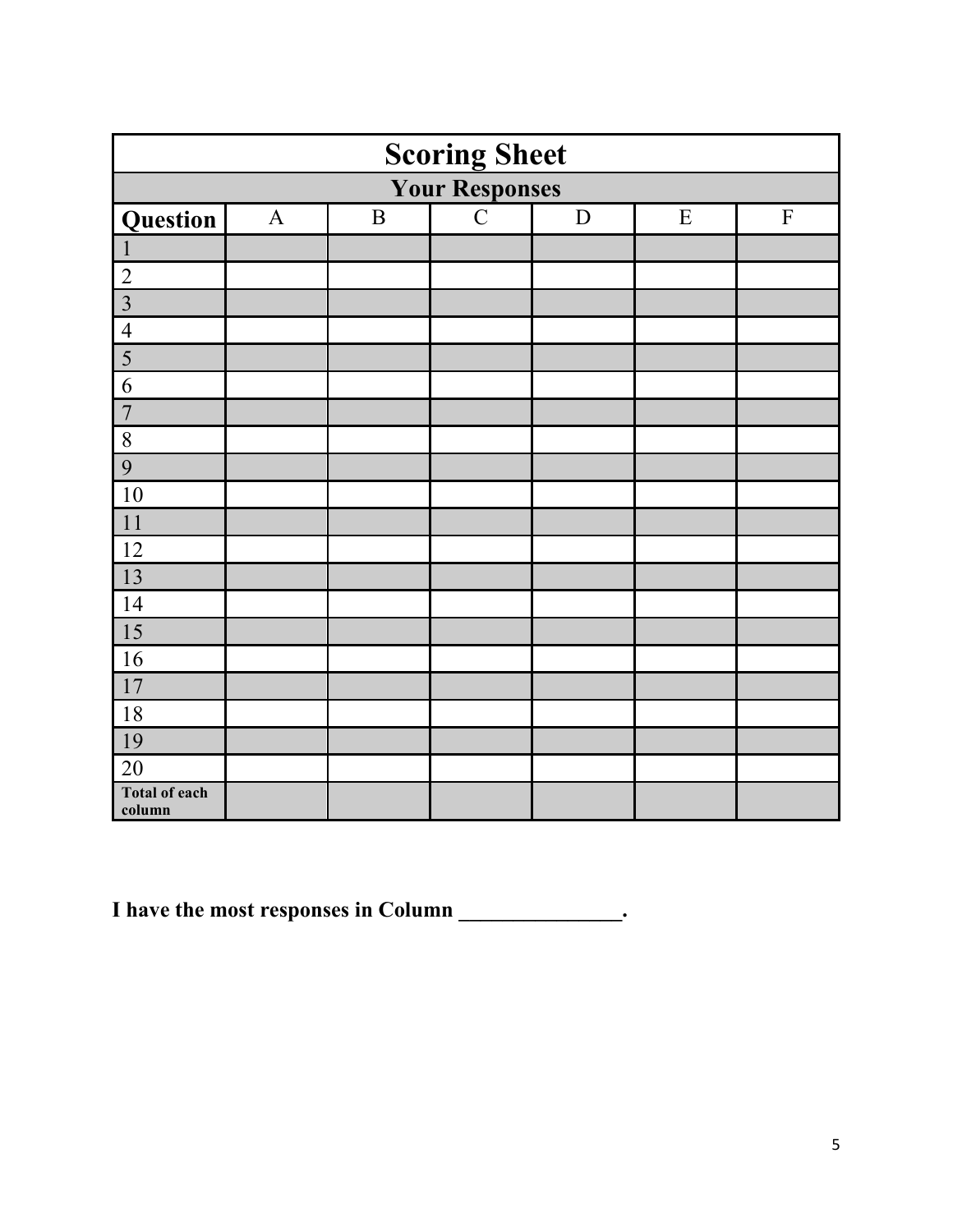# **Business Career Test Results – Your Best BBA Major is:**

### **Mostly A: Accounting**

Congratulations, you scored highest in Accounting. Prepare for in-demand careers in public, private, and non-profit environments. Areas include financial statement auditing, income tax preparation, planning, a compilation of financial statements, financial management, financial planning, environmental, financial analysis, federal law enforcement, forensic accounting, eCommerce or retail accounting, and auditing. Positions accounting students aspire to include: Actuary, Chief Financial Officer, Controller/Comptroller, Environmental Accountant, Forensic Accountant, Non-Profit Accountant, Public Accounting- Auditor, or Tax Accountant, and Sports Accountant.

The need for accounting professionals is expected to increase by more than 6% per year. Accounting is the foundation of a business. Wherever there's money, there's an accountant. According to the US Bureau of Labor Statistics, accounting positions will grow by 13.1% by 2022, with additional 166,700 jobs needed.

Remember, you can earn the 150 hours needed to sit for the CPA exams at DSC's WSOB after your graduate with your 120- hour accounting degree. We offer the best value for your tuition and offer one of the highest returns on students' investment.

Also, choose a minor in Forensic Accounting or Finance.

### *Forensic Accounting Minor*

The Forensic Accounting Minor provides business majors insight into accounting criminal justice aspects while presenting the investigative processes of accounting from engagement to a conclusion. Students master the collection, analysis, and evaluation of evidential matter and communicate their findings to top management for careers in Information Systems, Security, Analysis, Auditing, and Accounting Information Systems.

### *Finance Minor*

The Finance Minor prepares business majors and students with actuarial science concentration to create value in any business type, including for-profit, non-profit, governmental, and healthcare. The Finance minor broadens their learning experience through coursework in financial topics, including investments, corporate finance, and risk management. Elective classes allow students to tailor their minors based on their interests and acquire skills to enhance their job opportunities. Students with a finance minor differentiate themselves from other students in the job market and can take charge of financial future and investment decisions.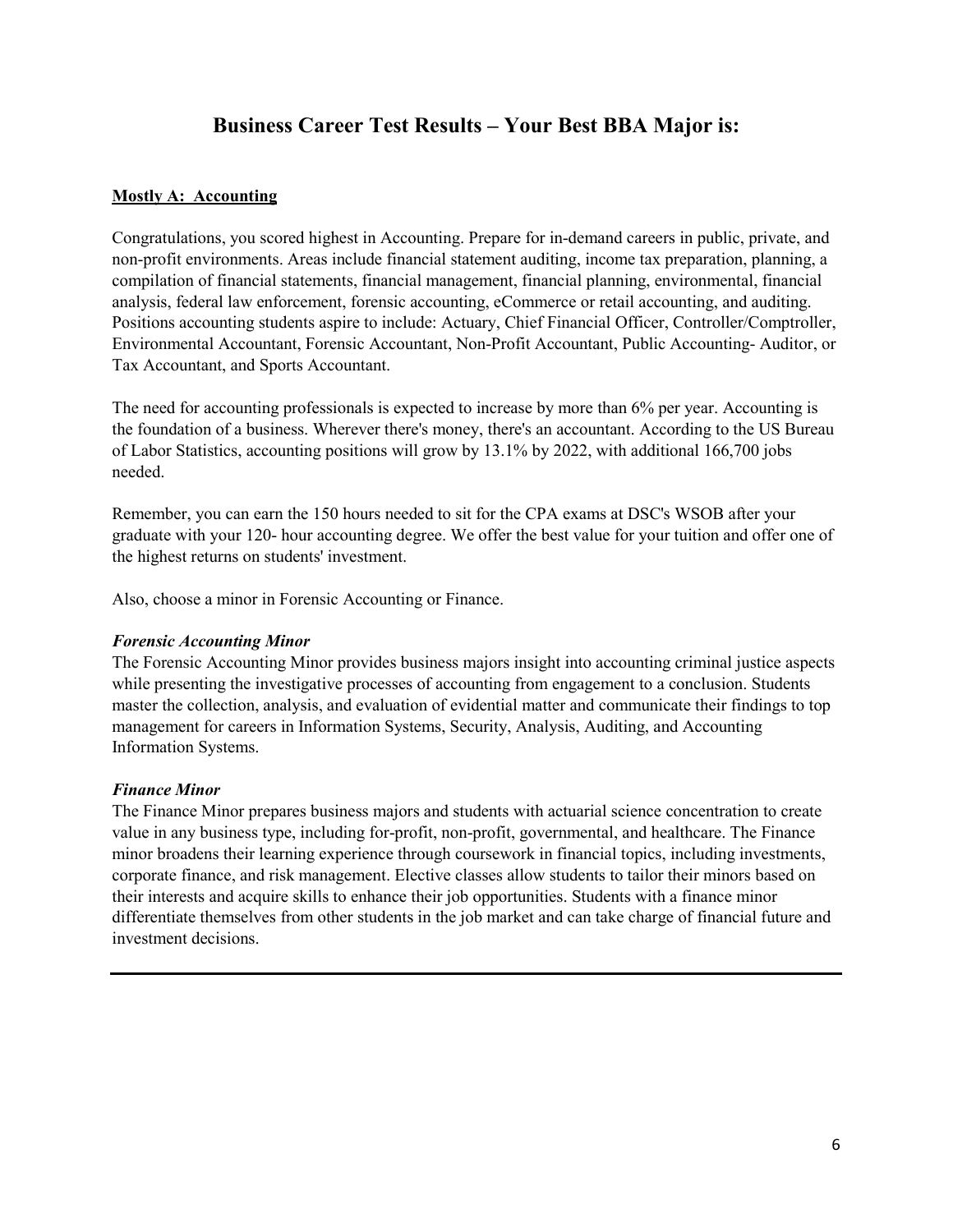### **Mostly B: Finance & Applied Economics**

Congratulations, you scored highest in Finance and Applied Economics. If you enjoy math and working with numbers, consider exploring a career in finance. There are many finance careers such as actuarial analyst, investment banker, forensic accountant, insurance underwriter, stockbroker, accountant, economist, and credit analyst.

A Finance and Applied Economics curriculum provides students with the unique qualitative and quantitative skills required for careers in investments, banking, managerial finance, risk management, real estate, financial management, personal wealth planning, mergers, as a Certified Financial Planner, Financial Analyst, Loan Officer, Securities Analyst, Stockbroker, Actuary, Attorney, Bank Manager, Data Analyst, Energy Analyst, Healthcare Manager, or Land Developer, and other business property development.

Due to a growing range of financial products, finance professionals' demand is rising in the United States. Jobs in Financial Planning are expected to grow by 30% through 2024. To be successful in business, proficiency in financial management is vital. Many organizations need people who can help make decisions on ways company funds will be used now and in the future. A finance degree will prepare you for a future in any organization.

If you're always thinking about outcomes of situations and how one small action can influence another, you're already thinking like an economist. This degree's economics focus will give you an understanding of the national and world economies and allow you to think critically about how materials, money, and resources are bought, traded, and sold. The ability to effectively analyze and predict market activity, economic growth and price fluctuations is a valuable skill sought by many of the world's largest organizations.

Enhance your Finance and Applied Economics major with a minor in FinTech or Business Analytics or Forensic Accounting.

### *Financial Technology Minor*

Georgia is a world leader in financial technology, with approximately 70% of Georgia's corporations' global financial transactions. The University System of Georgia has recognized the FinTech business sector as a high demand career area served by the High Demand Career Initiative.

FinTech is the technology that makes electronic banking possible, including everything from gift cards, debit cards, credit cards, ATM's, and the phone apps you use to transfer money to your friends or pay bills electronically. FinTech allows you to invest, insure, and bank from your mobile device without ever having to set foot in a building. Financial technology courses prepare you for a high demand career in information technology, cybersecurity, data science, and business.

Did you know Georgia is home to the largest concentration of financial technology companies in the country? Georgia companies process more than 70% of all credit and debit card transactions in the United States. Georgia has genuinely earned the name "Transaction Alley!"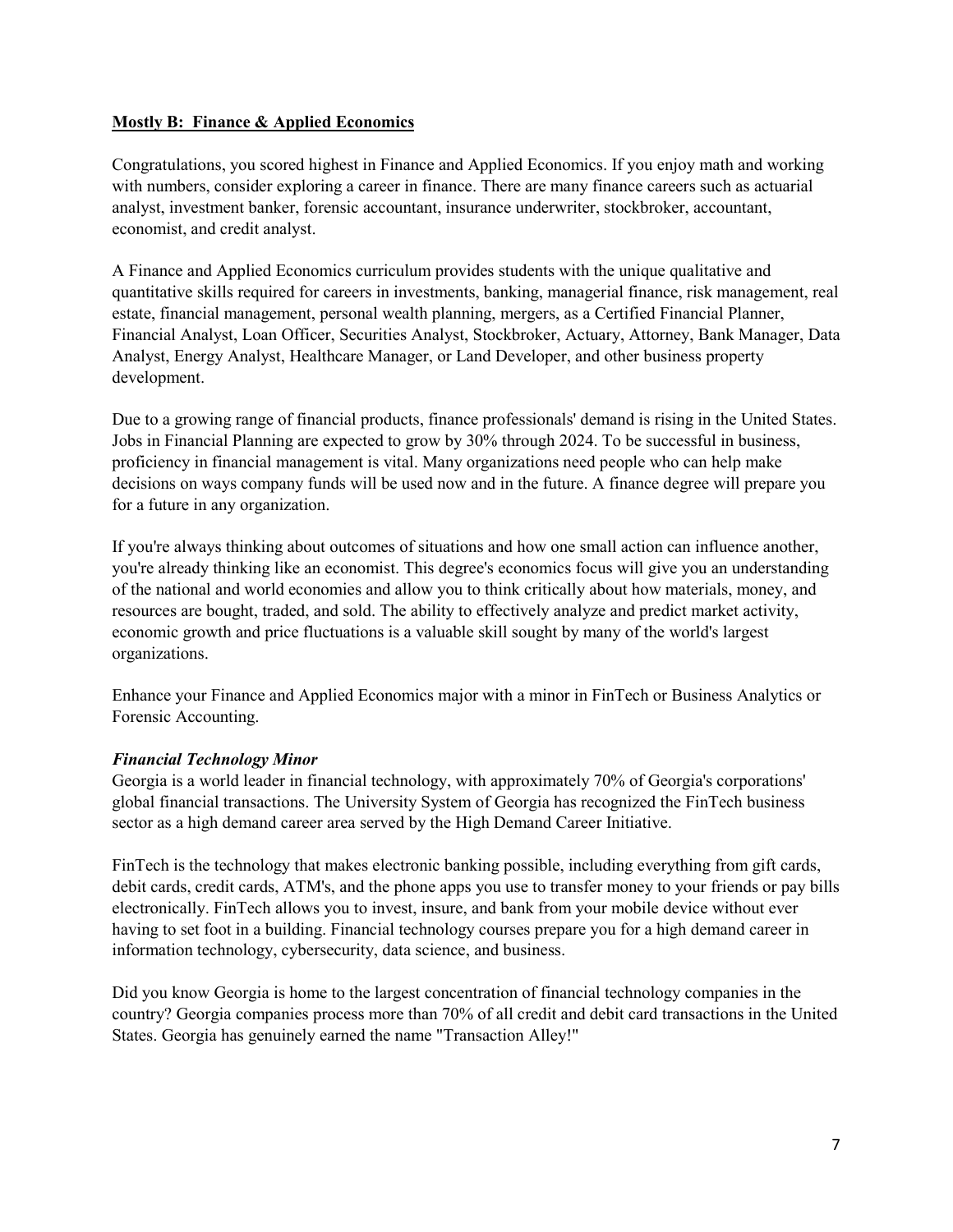#### *Business Analytics Minor*

The Business Analytics minor offers business majors the opportunity to master the ever-growing business analytics fields, data mining, and database management systems. This minor provides business students with experience in business through simulations to prepare for information security, computer systems analysis, management, or financial analysis. Students learn underlying trends in Big Data to improve organizations' growth and profitability.

### *Forensic Accounting Minor*

The Forensic Accounting Minor provides business majors insight into accounting criminal justice aspects while presenting the investigative processes of accounting from engagement to a conclusion. Students master the collection, analysis, and evaluation of evidential matter and communicate their findings to top management for careers in Information Systems, Security, Analysis, Auditing, and Accounting Information Systems.

### **Mostly C: Management Information Systems**

Congratulations, you scored high in Management Information Systems. You will find challenging careers in computer programming, systems analysis, design, database administration, and end-user computing support. Jobs in MIS are found throughout the business, industry, and government.

Management Information systems are a natural fit if you're looking to find your technology interest to use professionally.

The need for data analysts, database and web developers, software developers, and network professionals increases as daily business becomes more dependent on technology.

Career Opportunities include Big Data Analytics Specialist, Business Intelligence Analyst, Business Systems Analyst, Data Analyst, Interface Designer, IT Consultant, Software Engineer, Systems Analyst, and Web Developer.

Also, consider adding a minor in Business Analytics, FinTech, or Finance.

### *Business Analytics Minor*

The Business Analytics minor offers business majors the opportunity to master the ever-growing business analytics fields, data mining, and database management systems. This minor provides business students with experience in business through simulations to prepare for information security, computer systems analysis, management, or financial analysis. Students learn underlying trends in Big Data to improve organizations' growth and profitability.

### *Financial Technology Minor*

Georgia is a world leader in financial technology, with approximately 70% of Georgia's corporations' global financial transactions. The University System of Georgia has recognized the FinTech business sector as a high demand career area served by the High Demand Career Initiative.

FinTech is the technology that makes electronic banking possible, including everything from gift cards, debit cards, credit cards, ATM's, and the phone apps you use to transfer money to your friends or pay bills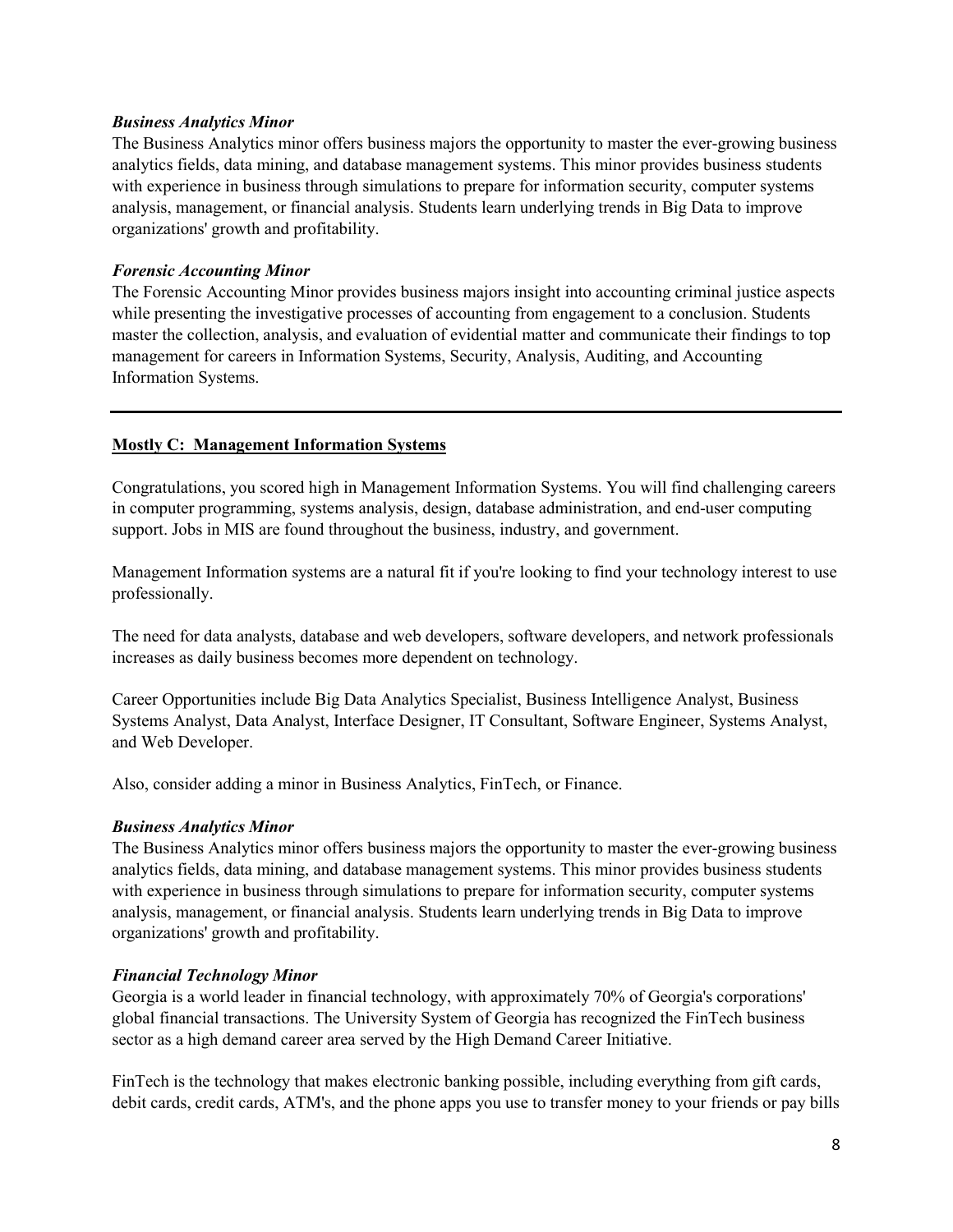electronically. FinTech allows you to invest, insure, and bank from your mobile device without ever having to set foot in a building. Financial technology courses prepare you for a high demand career in information technology, cybersecurity, data science, and business.

Did you know Georgia is home to the largest concentration of financial technology companies in the country? Georgia companies process more than 70% of all credit and debit card transactions in the United States. Georgia has genuinely earned the name "Transaction Alley!"

### *Finance Minor*

The Finance Minor prepares business majors and students with actuarial science concentration to create value in any business type, including for-profit, non-profit, governmental, and healthcare. The Finance minor broadens their learning experience through coursework in financial topics, including investments, corporate finance, and risk management. Elective classes allow students to tailor their minors based on their interests and acquire skills to enhance their job opportunities. Students with a finance minor differentiate themselves from other students in the job market and can take charge of financial future and investment decisions.

### **Mostly D: Logistics and Supply Chain Management**

Congratulations, you scored highest on Logistics and Supply Chain Management. This degree covers the entire chain and strategy behind moving goods from one place to another, and careers in LSCM are plentiful. Logistics and Supply Chain Management focuses on designing, managing, and improving networks through which organizations and individuals obtain, use, deliver, and dispose of material goods; acquire and distribute services; and make their offerings available to markets, customers, and clients. Reverse logistics flows include reuse, reclamation, and recycling of goods at the end of their global networks builds value for organizations. You will be prepared for careers in transportation, logistics, purchasing, production, and freight management, along an organization's global supply chain, for jobs as a worldwide commodities director, logistics manager, material flow coordinator, purchasing manager, strategic source manager, and supply chain analyst.

Supply chain professionals oversee the process in which materials, information, and finances flow from supplier to consumer. This process involves communication and collaboration between many organizations within the supply chain.

The need for supply chain management graduates continues to increase across the globe. Many organizations rely on LSCM graduates to create efficiency both inside and outside the organization. A supply chain professional's responsibilities include product development, sourcing, production management, logistics collaboration, and information systems development. This program is offered as a night program.

Consider a minor in Business Analytics, International Business, or FinTech.

### *Business Analytics Minor*

The Business Analytics minor offers business majors the opportunity to master the ever-growing business analytics fields, data mining, and database management systems. This minor provides business students with experience in business through simulations to prepare for information security, computer systems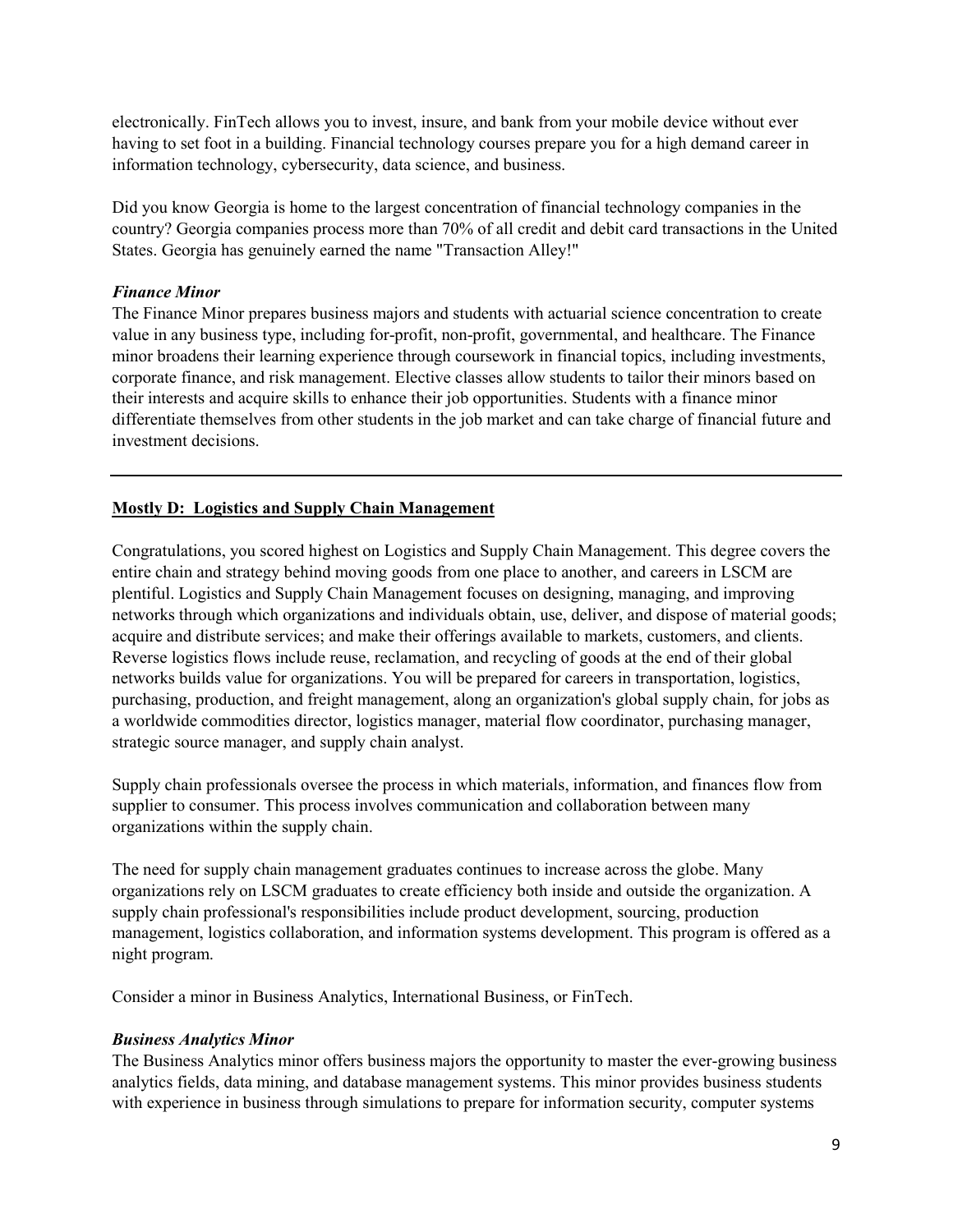analysis, management, or financial analysis. Students learn underlying trends in Big Data to improve organizations' growth and profitability.

### *International Business Minor*

The International Business minor prepares business majors to work effectively with global executives throughout the world. Today, all business has global implications. Students are strongly encouraged to select a short-term study abroad experience as one of their classes within the minor, which will provide first-hand knowledge of living and working abroad. Consider adding a foreign language to the minor to prepare for expatriate assignments, for careers as a Foreign Policy Advisor, Global Product Manager, Global Account Manager, International Market Coordinator, International Sales Director, or International Trade Assistant.

### *Financial Technology Minor*

Georgia is a world leader in financial technology, with approximately 70% of Georgia's corporations' global financial transactions. The University System of Georgia has recognized the FinTech business sector as a high demand career area served by the High Demand Career Initiative.

FinTech is the technology that makes electronic banking possible, including everything from gift cards, debit cards, credit cards, ATM's, and the phone apps you use to transfer money to your friends or pay bills electronically. FinTech allows you to invest, insure, and bank from your mobile device without ever having to set foot in a building. Financial technology courses prepare you for a high demand career in information technology, cybersecurity, data science, and business.

Did you know Georgia is home to the largest concentration of financial technology companies in the country? Georgia companies process more than 70% of all credit and debit card transactions in the United States. Georgia has genuinely earned the name "Transaction Alley!"

### **Mostly E: Management**

Congratulations, you scored highest in management. You have the skill set required to lead others, and managers are needed in all industries. Some management positions include project managers, first-line supervisors, management analysis, and top executive positions. It would be best if you excelled at communication, organization, and motivating others.

You will be prepared for leadership roles in any business setting. The academic program provides the analytic and conceptual tools needed to plan, organize, lead, control successfully, and direct various individuals, teams, units, and organizations to success. Competent managers are always in demand, making this the most popular business degree.

A major in management is perfect for those who are born to lead. You will learn to analyze financial data, interact with employees, manage workplace operations, and develop solutions to grow any business.

If you're unsure of your career path, management is one of the most versatile majors. Management will prepare you for various organizational roles, including employee and customer relations, finance, operations, and business policy strategy.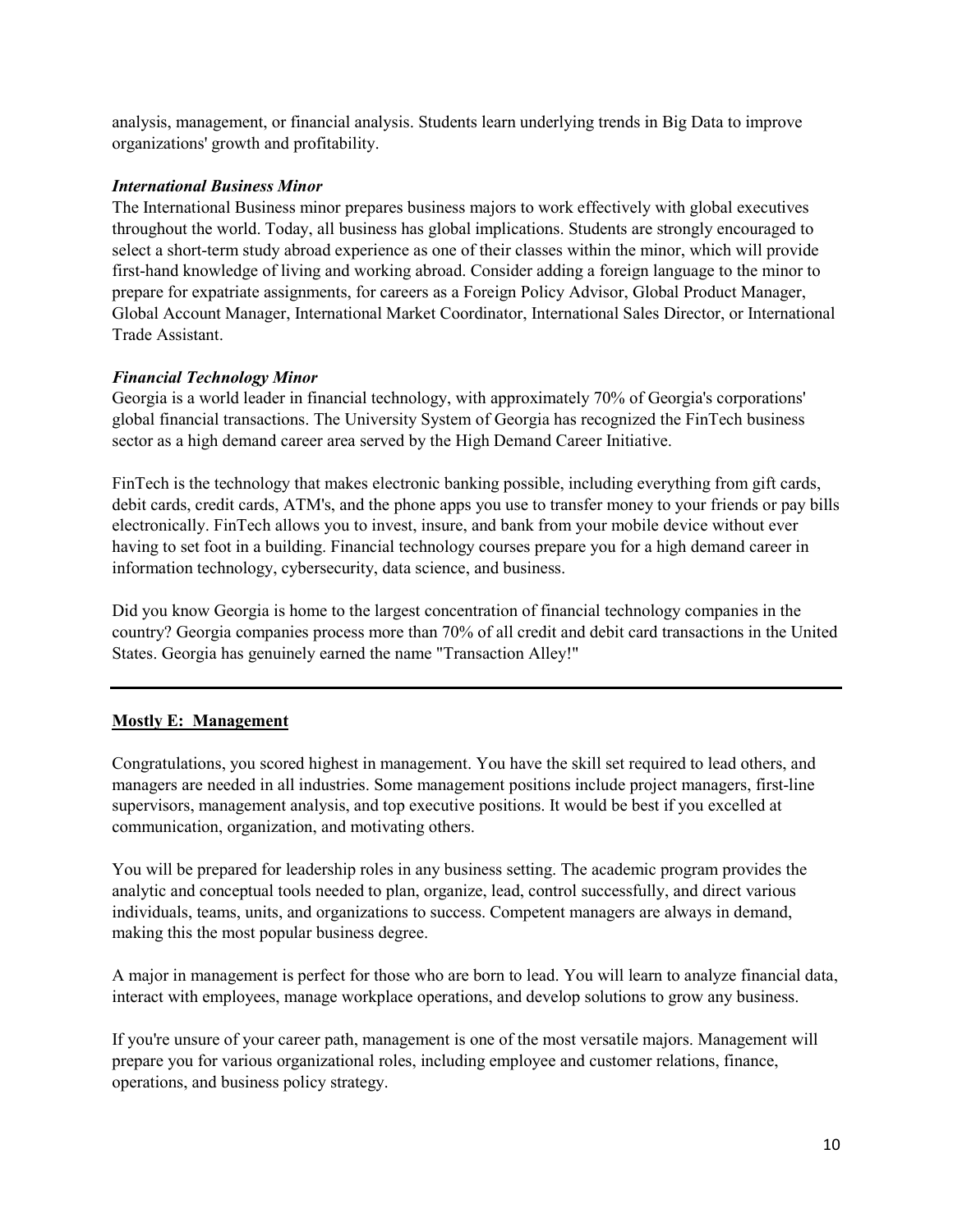Career opportunities include Business Analyst, Business Manager, Compensation Specialist, Corporate Recruiter, Human Resources Manager, Project Manager, School Administrators, and General Manager. This program is offered both as a day and night program.

Also, consider a minor in Human Resources Management, Entrepreneurship, or International Business.

### *Human Resources Management Minor*

The Human Resources Management Minor prepares business majors to recruit, select, train successfully, and develop effective and efficient workforce talent. Students learn to manage diversity in the workforce and develop all staff and team members' talents. Additional leadership skills, negotiations, and managing global teams prepare students for careers as a Human Resource Manager, Talent Acquisition Specialist, Corporate Recruiter, Compensation Analyst, or Benefits Administrator.

# *Entrepreneurship Minor*

The Entrepreneurship minor prepares business majors to start, manage, and grow their entrepreneurial venture. This minor will improve your skills in developing a business plan, preparing your "elevator pitch" for attracting investors, understanding financial statements, and managing a growing workforce within your business start-up. Elective classes allow students to tailor their minors based on their needs and their new venture creation needs. Entrepreneurial thinking, or "intrapreneurship," is highly valued inside established corporations that demand innovation and creativity as well. Students will also work with nascent start-ups in our WSOB classroom inside the Dalton Innovation Accelerator (DIA) in downtown Dalton, GA.

### *International Business Minor*

The International Business minor prepares business majors to work effectively with global executives throughout the world. Today, all business has global implications. Students are strongly encouraged to select a short-term study abroad experience as one of their classes within the minor, which will provide first-hand knowledge of living and working abroad. Consider adding a foreign language to the minor to prepare for expatriate assignments, for careers as a Foreign Policy Advisor, Global Product Manager, Global Account Manager, International Market Coordinator, International Sales Director, or International Trade Assistant.

# **Mostly F: Marketing**

Congratulations, you scored highest in marketing. You are interested in careers in business but may like the more creative aspect of the marketing job. Marketing careers include public relations, business communications, advertising management, advertising sales agent, market research analyst, survey researcher, social media marketing, and sales executive.

Marketing gives a solid foundation in preparation for careers in marketing, professional sales, digital media, marketing management, sales marketing, marketing research, social media marketing, and promotion, for jobs as an Advertising Manager, Brand Manager, Marketing Manager, Sales Trainer, Social Media Analyst, and Marketing Researcher. The focus is on the development of marketing professionals knowledgeable about current and emerging marketing trends.